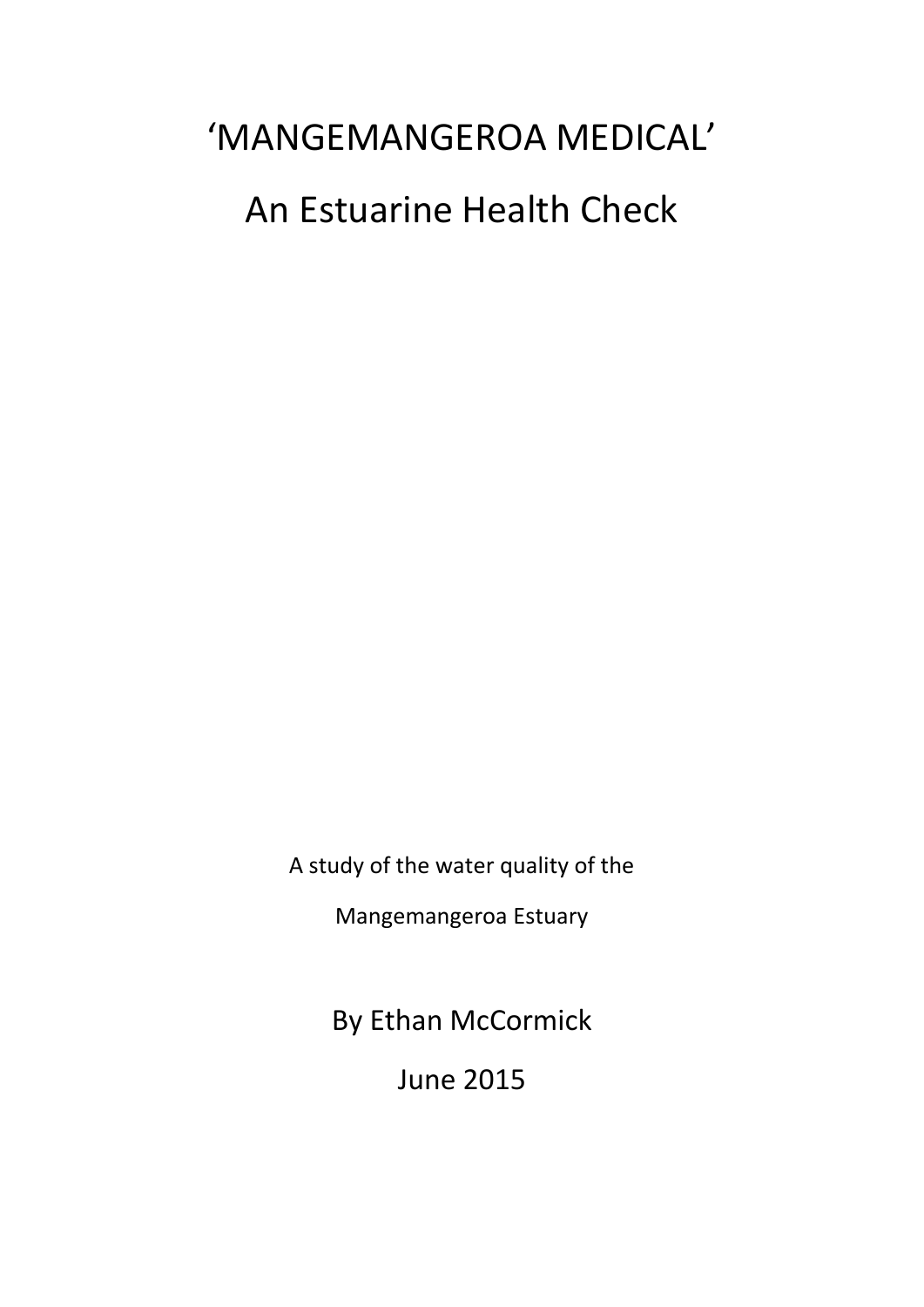# Introduction

**The Mangemangeroa Reserve is a rare estuarine environment with bush and forest bordering entanglements of mangroves leading into the estuary waterway. It's diverse ecosystem of shellfish, crabs, worms, birds and plants makes it unique for suburban Auckland.**

**Estuaries are a meeting place of fresh and salt water and being at the end of our waterway systems they are a very precious resource. Factors that can pollute our estuaries are nutrients, pathogens and sediment. Nutrients and pathogens get into the water from fertilisers, sewerage, storm water and detergents. Sediment can get into an estuary from runoff and erosion and can be accelerated by land development and floods. It can damage the gills of fish, smother marine life and plants, and destroy the ecosystem. Eventually an estuary will die when it fills with sediment and becomes dry land.** 

**The Mangemangeroa has a long history. The native Maori Tangata Whenua of the area were the Ngai Tai Iwi and they thrived on the rich marine life which included scallops, pipis and mussels. In summer months mako sharks would come into the waterway. The French explorer Dumont D'urville in 1827 named the Whitford embayment area 'Bay Cruise'. This included the Mangemangeroa, Turanga and Waikopua estuaries. From a picture taken circa 1864 there was little sediment and mangroves present and ferries made regular trips down the estuaries. The land of the Mangemangeroa was farmed from 1870 until 1992 by the Somervilles.**

**There has been a large increase in sedimentation in the estuary since the 1950's. This was most probably due to land development in the area. Dredging of the Pine Harbour Marina begain in 1986 with the sediment being dumped in the Whitford Embayment until 2007, which may also have had an effect. The Friends of the Mangemangeroa have been busy since 2002 replanting the valley which helps reduce pollution and sedimentation in the estuary. However the Whitford side of the estuary is bordered by open lifestyle blocks and farmland.** 

**NIWA undertake studies on the deposition of sediment in the estuary while the nearest estuaries that Auckland Council do water quality testing on are the Turanga and Tamaki estuaries. However it appears that sedimentation is still increasing in the Mangemangeroa and there has been no water quality testing done there. I wanted to find out what the water quality was like and if sedimentation is affecting this.**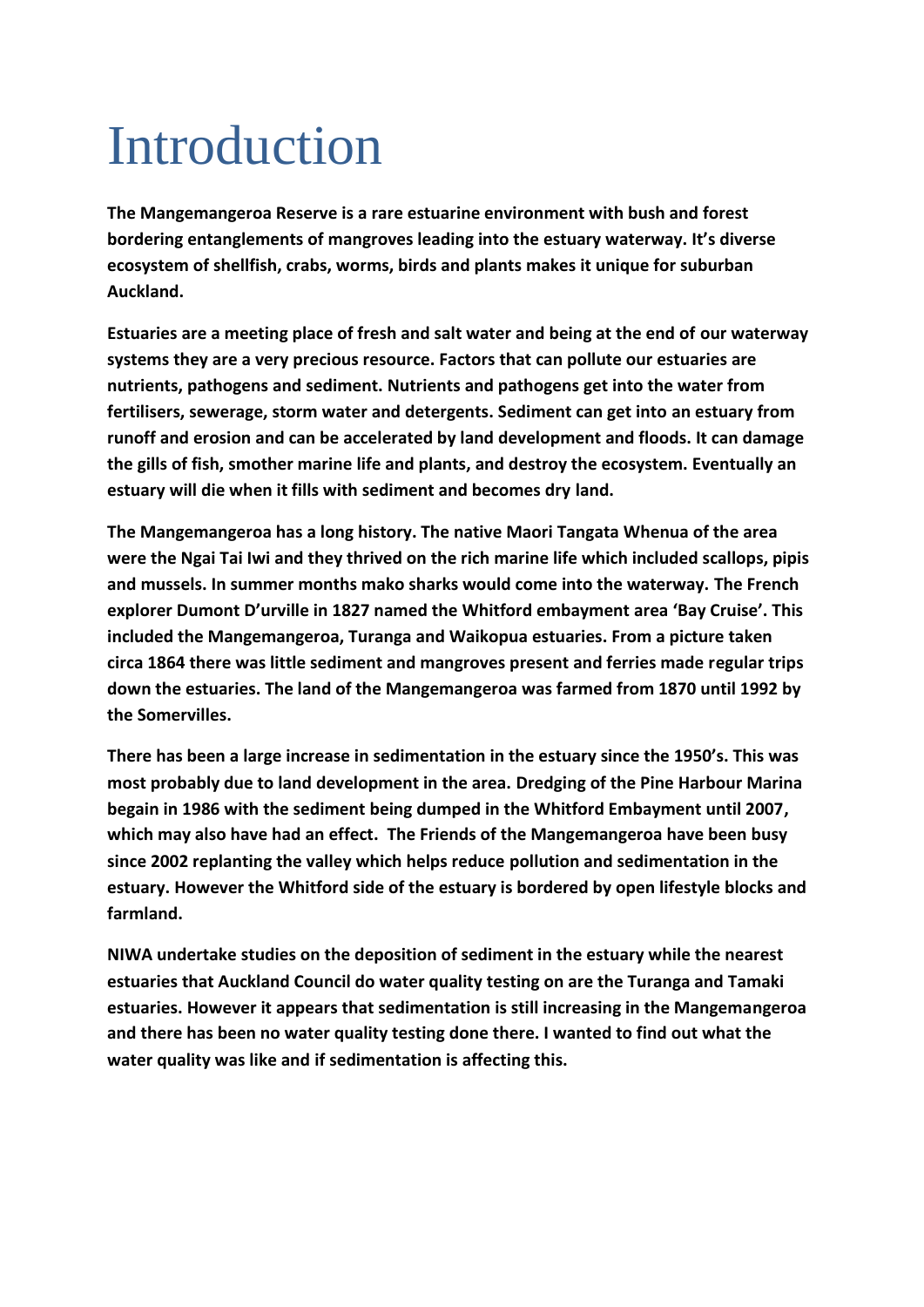# **Question**

**What is the water quality of the Mangemangeroa Estuary like and how is sedimentation affecting it?**

### Aim

**To test the water quality of the Mangemangeroa Estuary and to see if sedimentation affects it.** 

# Hypothesis

**The water quality of the Mangemangeroa Estuary will be satisfactory however increased sedimentation will be affecting estuary health in some areas.** 

### Variables

**Independent variable:** 

**The area of the estuary that is being tested.**

**Dependent variables:** 

**Water temperature, conductivity, salinity, DO % saturation, DO ppm, pH, Secchi depth.**

**Controlled variables:** 

**Tide level, the sampler, weather conditions.**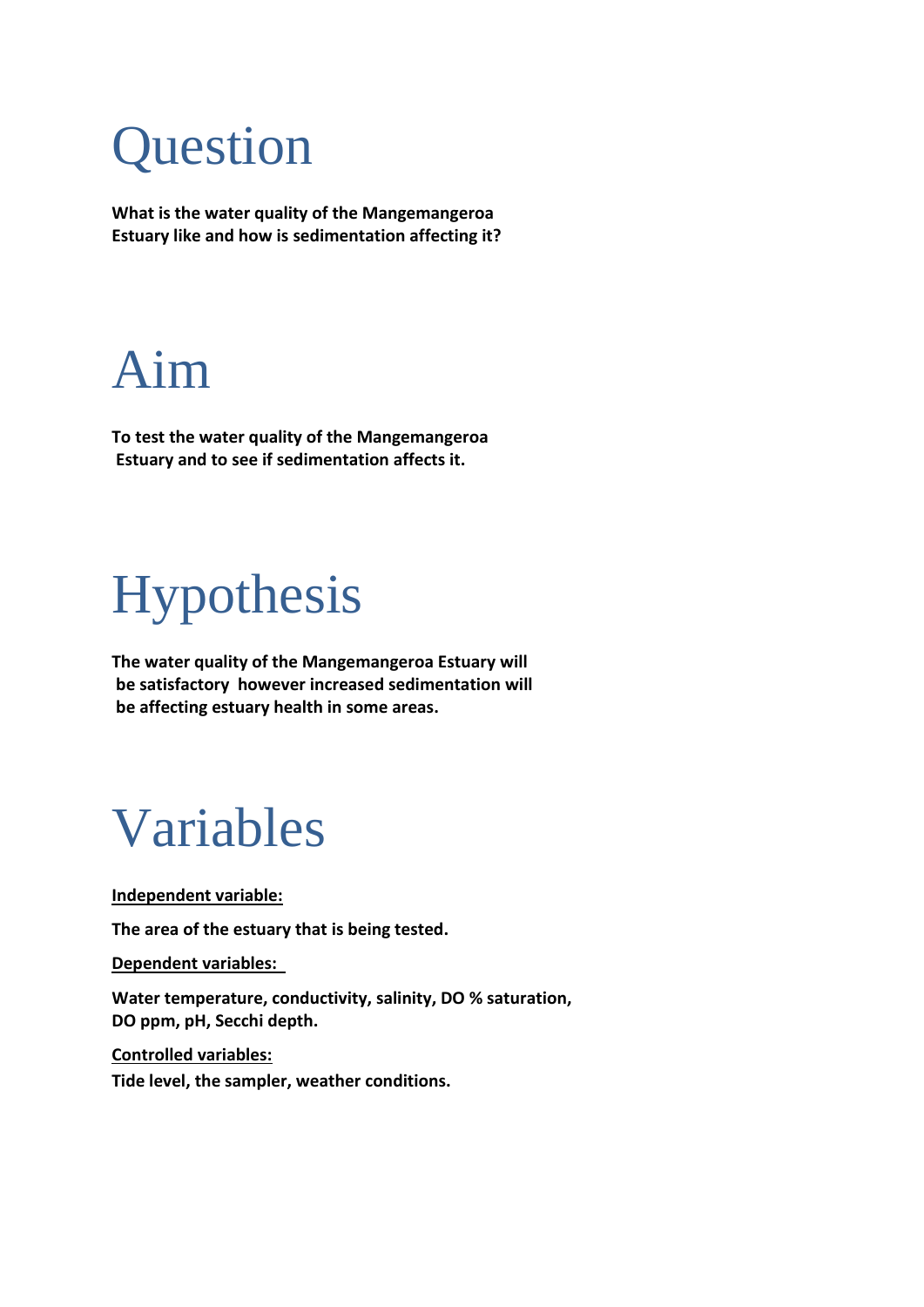# Equipment

- **Inflatable boat**
- **Clip board or folder**
- **Vivid**
- **Data sheets**
- **Eutech ecoscan con 6**
- **PH-037 Waterproof pH meter**
- **TPS WP-82 meter**
- **Secchi disk**
- **Clothes pegs**
- **Tape measure or ruler**
- **Piece of refill paper**
- **Pen and pencil**
- **Phone or device**
- **Life jackets**
- **Other method instructions**
- **Freshwater (to rinse probes in)**
- **Backpacks or bags (to store the equipment in)**

## Method

- **1. Select four testing sites evenly spread across estuary**
- **2. Anchor inflatable boat at testing site at high tide**
- **3. Record all necessary information on the data sheet (Area number, GPS Coordinates, Date, Time, Tides, Weather, Flow rate, Previous weather/Rainfall and any other observations)**
- **4. Use the Eutech ecoscan con 6 meter to measure conductivity and record on data sheet (see other method sheets in log book)**
- **5. Measure the water temperature using the Eutech meter, and record on the data sheet. (see other method sheets in log book)**
- **6. Calculate the salinity (using the 'friends of five creeks salinity conversion' website) by entering the conductivity and temperature and then calculating, and record this salinity on the data sheet (see how to convert conductivity to salinity in log book)**
- **7. Measure the D.O Percent saturation using the TPS WP-82 dissolved oxygen meter, and then record on the data sheet (see other method sheets in log book)**
- **8. Measure the D.O ppm using the dissolved oxygen meter, and then record on the data sheet (see other method sheets in log book)**
- **9. Measure the pH using the PH-037 Waterproof pH meter, and record the result on the data sheet (see other method sheets in log book)**



Measuring Turbidity using a secchi disk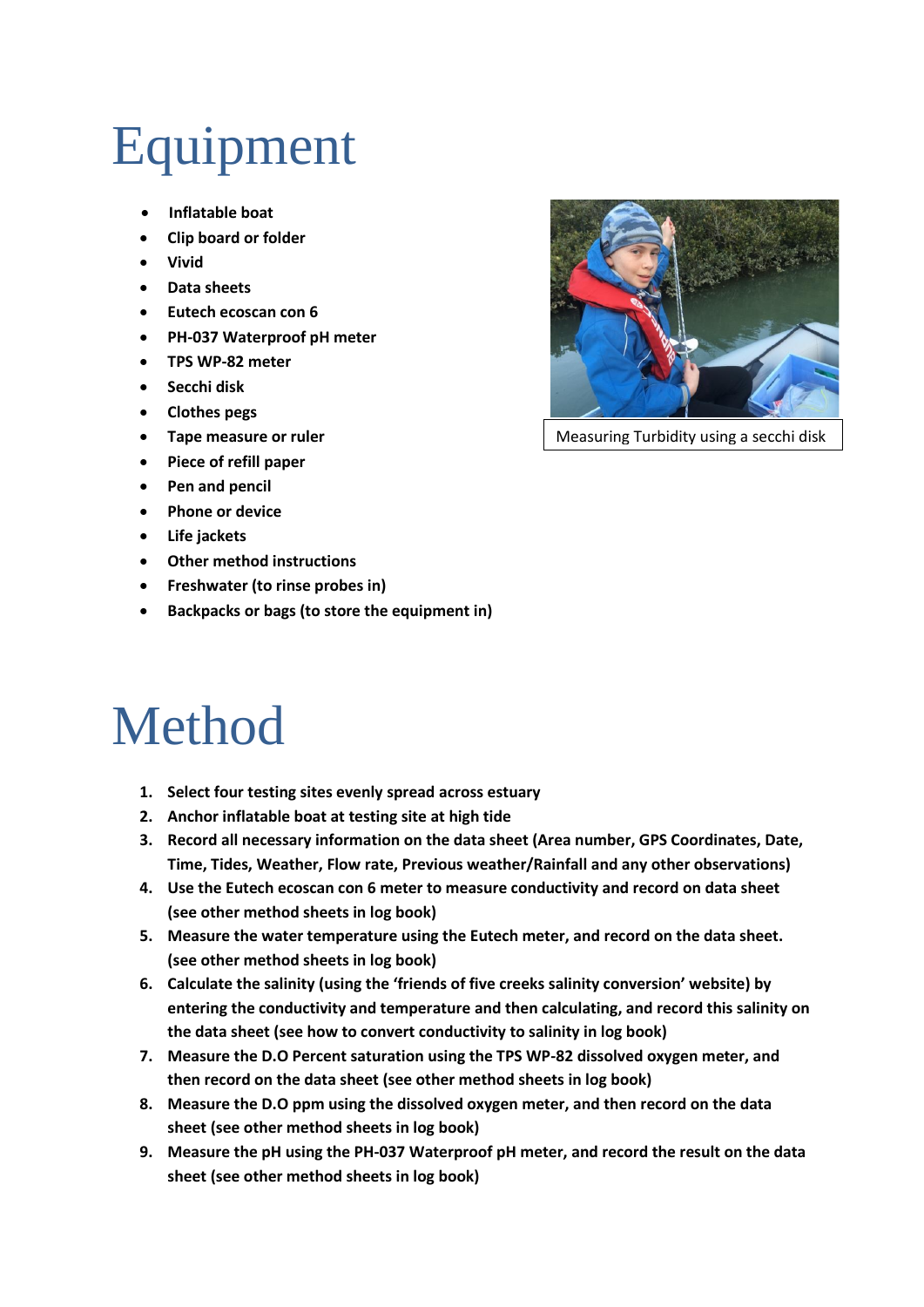- **10. Measure the secchi depth using the secchi disk, and record this on the data sheet (see other method sheets in log book)**
- **11. Pull up anchor and move to next testing site, and repeat this process.**



Map showing testing areas

### **RESULTS**

#### TABLES SHOWING WATER TESTING RESULTS PER AREA

#### TABLE 1: AREA 1

|                        | Day 1 | Day 2 | Day 3 | Mean |  |  |
|------------------------|-------|-------|-------|------|--|--|
| Water Temp °C          | 13.9  | 14.8  | 13.3  | 14.0 |  |  |
| Conductivity mS        | 42.4  | 45.9  | 26.4  | 38.2 |  |  |
| Salinity               | 35.5  | 37.9  | 21.4  | 31.6 |  |  |
| D.O% Saturation        | 92.6  | 77.3  | 95.2  | 88.4 |  |  |
| $D.O$ ppm              | 7.8   | 6.2   | 9.1   | 7.7  |  |  |
| ∣pH                    | 8.2   | 8.0   | 8.2   | 8.1  |  |  |
| Secchi Depth cm        | 60.0  | 75.0  | 65.0  | 66.7 |  |  |
| <b>Turbidity NTU</b>   | 15.0  | 11.0  | 14.0  | 13.3 |  |  |
| <b>TABLE 3: AREA 3</b> |       |       |       |      |  |  |
|                        | Day 1 | Day 2 | Day 3 | Mean |  |  |

|                 | ∣Ddγ ⊥  | Day 2   | Day 3   | iiviean |
|-----------------|---------|---------|---------|---------|
| Water Temp °C   | 14.4    | 14.7    | 13.2    | 14.1    |
| Conductivity mS | 52      | 52      | 53.8    | 52.6    |
| Salinity        | $41.9+$ | $41.9+$ | $41.9+$ | $41.9+$ |
| D.O% Saturation | 92      | 83.2    | 96.2    | 90.5    |
| $D.O$ ppm       | 7.3     | 6.8     | 7.0     | 7.1     |
| рH              | 8.2     | 8.2     | 8.3     | 8.2     |
| Secchi Depth cm | 100.0   | 85.0    | 75.0    | 86.7    |
| Turbidity NTU   | 5.0     | 9.0     | 11.0    | 8.3     |
|                 |         |         |         |         |

#### TABLE 2: AREA 2

|                      | Day 1 | Day 2 | Day 3 | Mean |
|----------------------|-------|-------|-------|------|
| Water Temp °C        | 14    | 14.8  | 13    | 13.9 |
| Conductivity mS      | 50    | 48    | 42.3  | 46.8 |
| Salinity             | 41.9  | 39.9  | 36.3  | 39.4 |
| D.O% Saturation      | 92    | 83    | 102   | 92.3 |
| $D.O$ ppm            | 7.3   | 6.7   | 8.6   | 7.5  |
| рH                   | 8.2   | 8.1   | 8.2   | 8.2  |
| Secchi Depth cm      | 60.0  | 100.0 | 75.0  | 78.3 |
| <b>Turbidity NTU</b> | 15.0  | 5.0   | 11.0  | 10.3 |

#### TABLE 4: AREA 4

| Day 1   | Day 2              |      | Mean    |
|---------|--------------------|------|---------|
| 14.5    | 14.7               | 13.6 | 14.3    |
| 53      | 51                 | 53.6 | 52.5    |
| $41.9+$ | $41.9+$<br>$41.9+$ |      | $41.9+$ |
| 94      | 87.7               | 94.2 |         |
| 7.23    | 6.73<br>7.43       |      | 7.1     |
| 8.21    | 8.29<br>8.2        |      | 8.2     |
| 115     | 105<br>85          |      | 101.7   |
| 4.5     | 9                  | 6    | 6.5     |
|         |                    |      | Day 3   |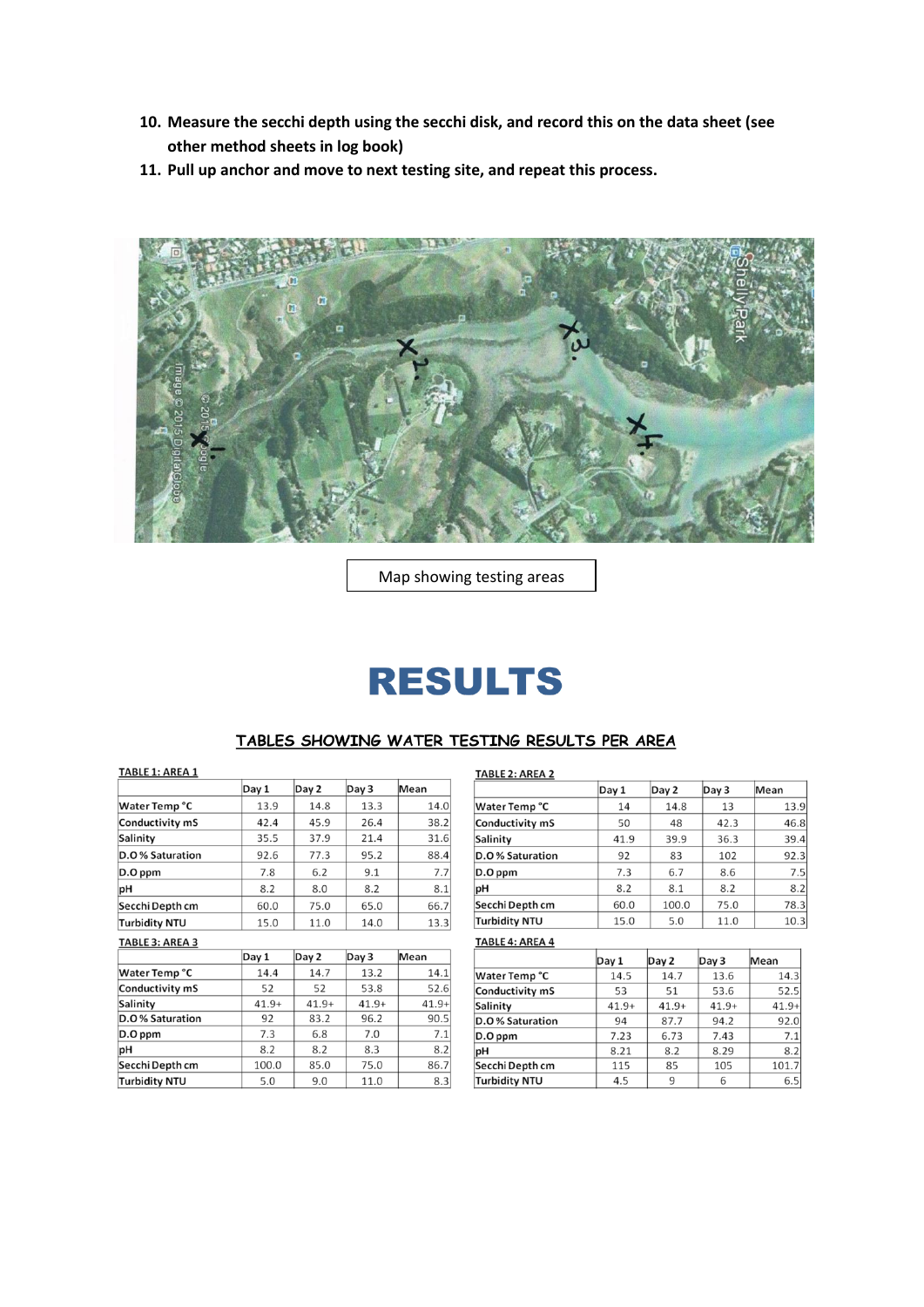### **Table 5: Comparison of Mangemangeroa results to ANZECC guidelines and Auckland Council tests**

| Parameter        | Mangemangeroa | <b>ANZECC</b>    | <b>ANZECC</b>  | <b>Tamaki</b> | <b>Turanga</b> | Panmure |
|------------------|---------------|------------------|----------------|---------------|----------------|---------|
|                  | My results    | <b>Excellent</b> | Satisfactory   | A.C           | A.C            | A.C     |
| Temperature °c   | 14.1          | N/A              | N/A            | 15.34         | 17.25          | 17.31   |
| Conductivity     | 47.5          | N/A              | N/A            | N/A           | N/A            | N/A     |
| Salinity ppt     | 38.7          | N/A              | N/A            | 34.26         | 34.29          | 34.87   |
| D.O % Saturation | 90.8          | >90              | 80-90          | 97.8          | 92.3           | 96.3    |
| $D.O$ ppm        | 7.35          | N/A              | N/A            | 7.7           | 7.8            | 6.8     |
| pH               | 8.18          | $7.5 - 8$        | 7-7.5 or 8-8.5 | N/A           | N/A            | N/A     |
| Turbidity (NTU)  | 8.4           | >2               | $2$ to $10$    | 5.45          | 2.6            | 9.3     |

### **Graphs**



#### GRAPHS SHOWING RESULTS FROM TABLES 1,2,3,4

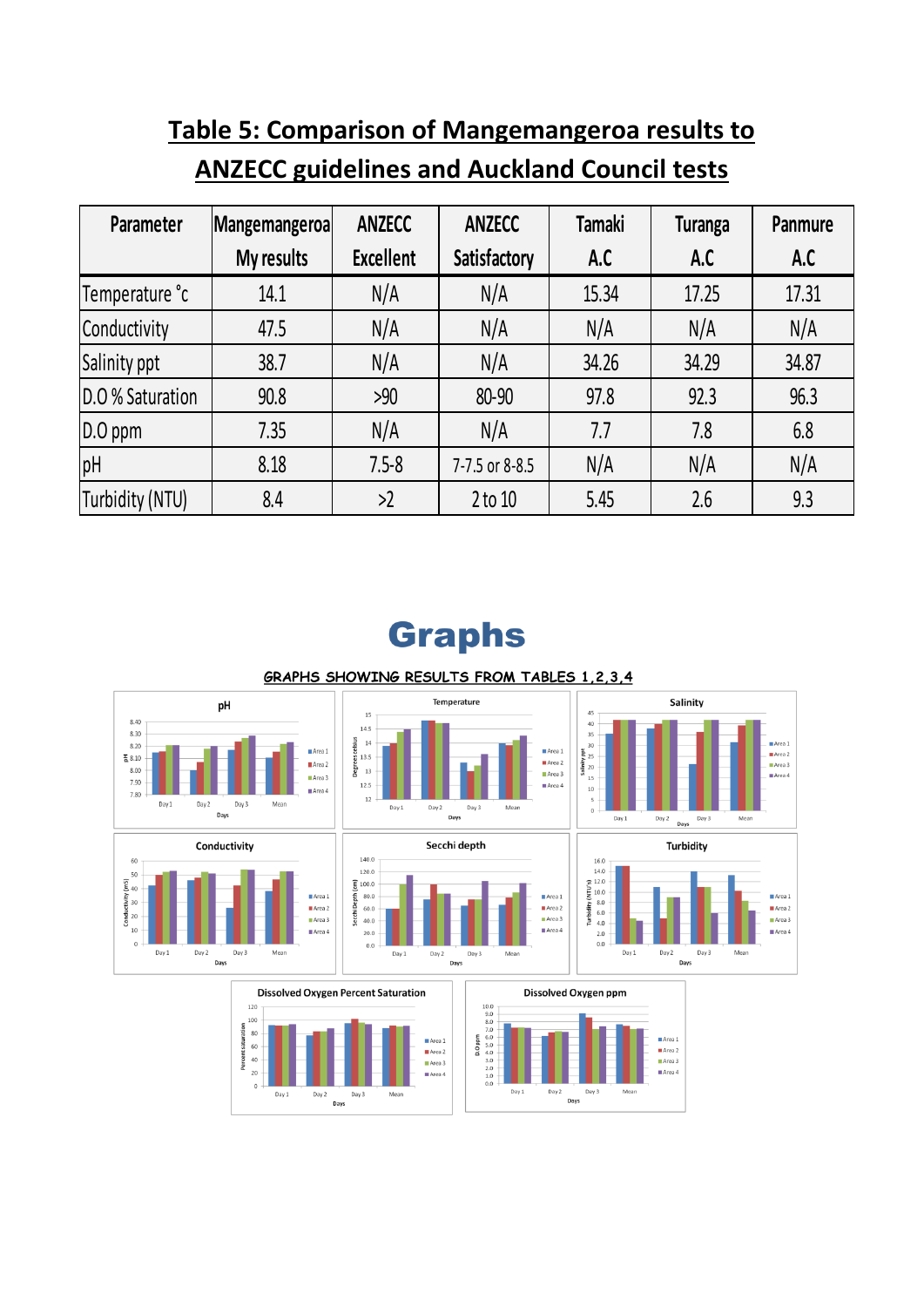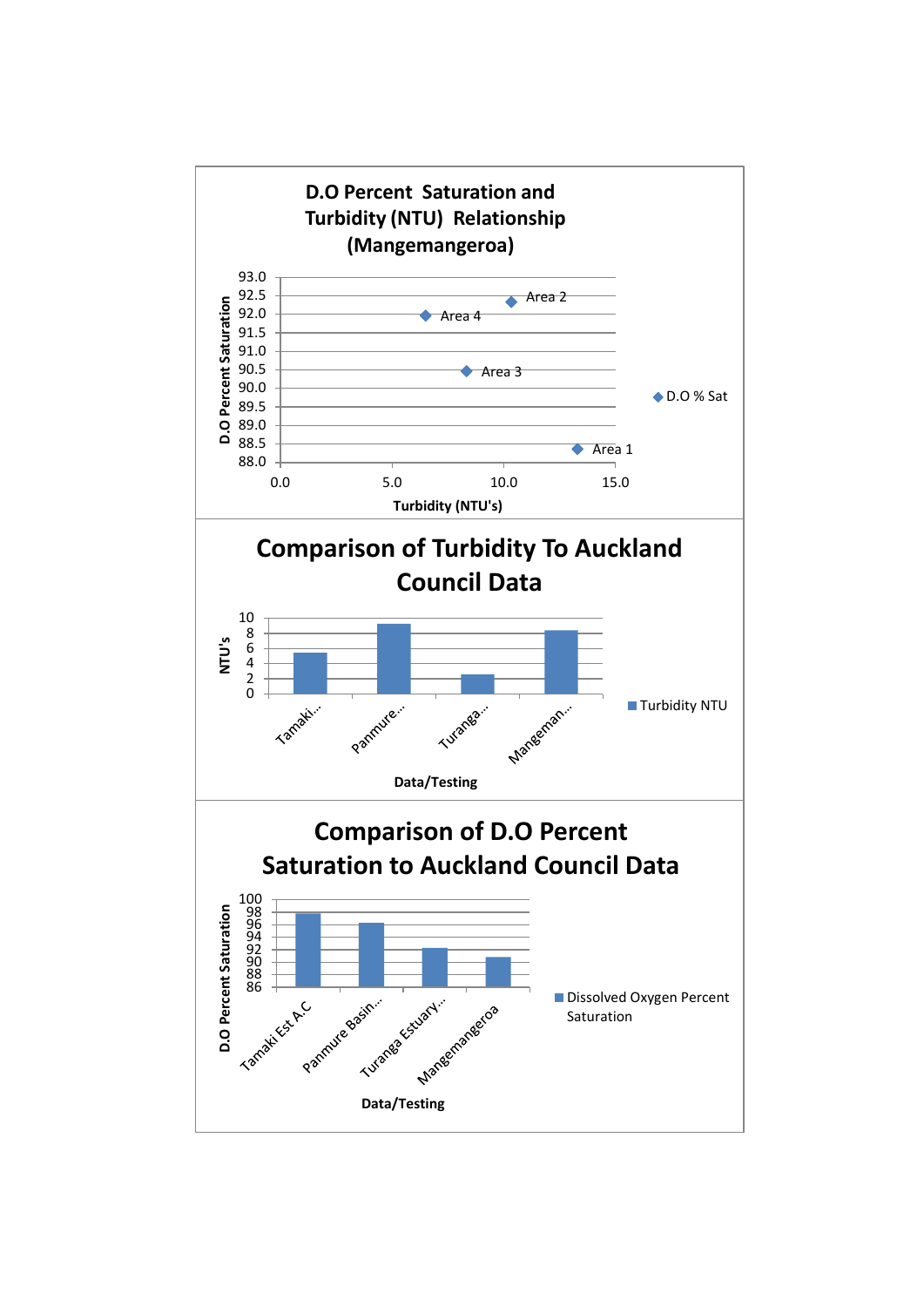# **Discussion**

**To measure the health of the Mangemangeroa Estuary I needed to find out what factors to measure. I researched previous studies and found that while no water quality testing had been done there have been studies on sedimentation by NIWA. They have found that between 1955 and 2002 over 1 metre of sediment has been deposited at the upper end of the estuary. Also during this time the mangrove forest has increased by 50%. Andrew Swales found that from 2000- 2004 most of the sediment was deposited during floods and was becoming trapped in the estuary. He also found that the mangroves do not increase sedimentation rates. NIWA also started an Estuarine Ecological Monitoring Programme in 2000 which looks at sedimentation and also it's effect on invertebrates in the estuaries of the Whitford Embayment and around Auckland. This shows that the sediment mud content of the Mangemangeroa is slightly higher than surrounding estuaries. Some of the closest estuaries that Auckland Council currently do water quality testing on are the Panmure Basin, Tamaki and Turanga Estuaries. Some of the parameters they test for are Dissolved Oxygen (DO), temperature, turbidity, salinity, bacteria, nitrogen and phosphorus.** 

**A Waikato Regional Council report outlined the parameters that they test for (which are similar to Auckland Council) as well as sampling suggestions and water quality guidelines. These guidelines are based on those recommended by the Australian and NZ Environment Conservation Council (ANZECC) and I used these as the focus of my testing.** 

**Overall I tested for 7 water quality parameters which included water temperature, pH, conductivity, salinity, dissolved oxygen (ppm and %saturation) and turbidity. I decided not to test for nitrogen, phosphorus and bacteria as these tests are best carried out in a laboratory to be accurate and are beyond my scope. This meant I could focus my project on sedimentation as a pollutant which appears to be the main problem in the Mangemangeroa Estuary.** 

**Dissolved Oxygen (DO) is the amount of oxygen that is in the water and can be measured in %saturation or parts per million (ppm) which is the same as mg/L. Like humans, fish and other marine life need oxygen to breathe and the best levels should be greater than 90% saturation. The higher the DO, the more different species of plant and animal life the water can support. Low DO levels can indicate pollution from sediment as well as nutrients and pathogens.**

**The pH or acidity is measured on a scale of 0-14. A pH of 7-8.5 is ideal for marine life in waterways to thrive. Water temperature is also important as marine life cannot survive if water is too hot or cold. Dissolved oxygen levels also decrease in warmer water.**

**Conductivity shows how easily electricity can flow through water and is measured in micro or milli Siemens. Salt water has a higher conductivity due to the increased ions present and this can be converted to a salinity reading (measured in parts per thousand ppt). I needed to measure this as increasing salinity can decrease DO levels.**

**Turbidity or water clarity is how much suspended sediment there is in the water. When the sediment settles it creates sedimentation. Turbidity can be measured in secchi depth or**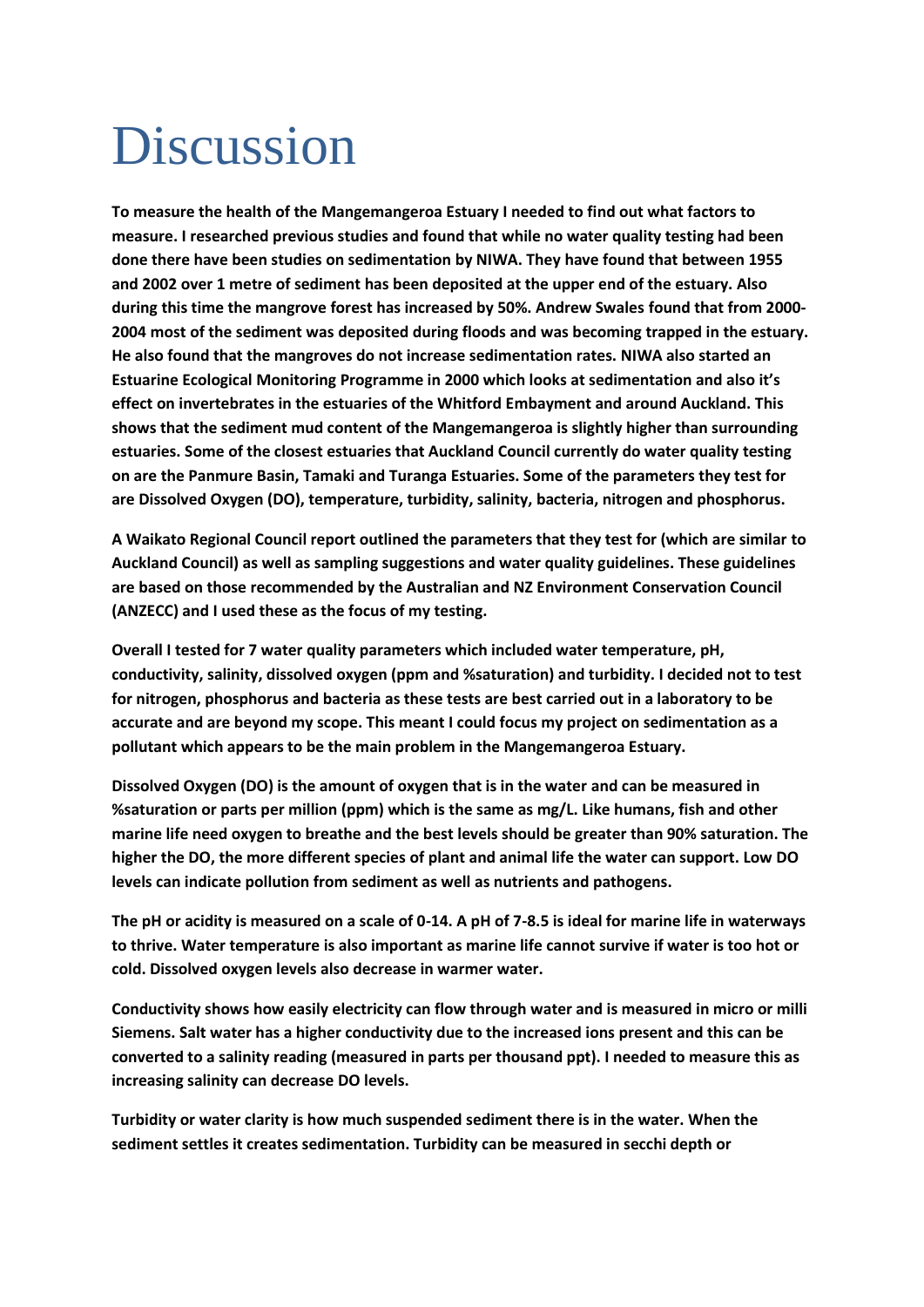**Nephelometric Turbidity Units (NTUs). Increased turbidity can block sunlight for aquatic plants and warm the water which both act to decrease DO levels.** 

**I went through a long process to find a suitable and accurate way to test for DO. Some methods include chemical tests (Hach Pacific or La Motte Winkler Tests), DO soluble tablets and meters. While all methods were costly, the chemical tests were hazardous and the DO tablets would only give a range rather than a set figure. I managed to arrange a loan of a Dissolved Oxygen Meter from NIWA which had the advantage of being very accurate, convenient and easy to use. However I was only able to measure the DO at the surface of the water.**

**For pH I used a probe which is quick, accurate and reliable compared to using test strips. A conductivity meter was used to measure conductivity because it is highly accurate. These readings were converted to salinity readings which were entered in to the DO meter to allow for the effect of salinity on DO. The meter was costly but I will be able to sell this after use. The main methods for measuring turbidity are clarity tubes, secchi disks or meters. Clarity tubes and meters tend to measure turbidity on the surface whereas a secchi disk can measure through the depth of the water. I made the secchi disk with simple DIY materials but secchi depth had to be converted to NTUs using a chart.** 

**To conduct the tests, 4 areas of the estuary were selected ranging from Area1 (upstream near Whitford Bridge) to Area 4 (downstream at the estuary mouth). To reduce variables, tests were carried out by inflatable boat from high tide on 3 days over 3 weeks of similar weather. Mid tide testing had been recommended by Waikato Council but this was not possible due to very low water flow and poor access in the upper estuary areas. My results were compared to ANZECC guidelines and Auckland Council (AC) testing on the Panmure Basin and Turanga and Tamaki Estuaries (see Table 5).**

- **pH: The pH of did not vary much over the areas (8-8.3) and this was of satisfactory standard.**
- **Water temperature: The temperatures varied over the days which may have been due to previous rainfall and weather. Temperature increased from downstream to upstream due to the effect of the freshwater. There are no ANZECC guidelines for temperature but my results were lower than AC tests which indicate that my results are most probably satisfactory.**
- **Salinity/Conductivity: Salinity consistently rose from Area 1 to 4 obviously because of the fresh to saltwater difference. My average of 38.7ppt compared well to AC tests which averaged 35ppt. Time of tide can affect this.**
- **Secchi Depth/Turbidity: This varied slightly over the days but generally rose from Areas 1 to 4. This showed that there was more sedimentation upstream. These results were converted to NTUs (using a conversion graph as per log book) to compare with ANZECC guidelines. This showed that overall the turbidity in the estuary is satisfactory but in Area1 upstream it is unsatisfactory. Compared to Turanga turbidity was much higher and slightly higher than the Tamaki Estuary and Panmure Basin.**
- **Dissolved Oxygen: This varied slightly but generally rose from Area 1 to 4. DO normally increases with salinity but this was accounted for by the DO meter. This shows that increased turbidity probably caused the decreased DO levels. The mean DO was 90.8%**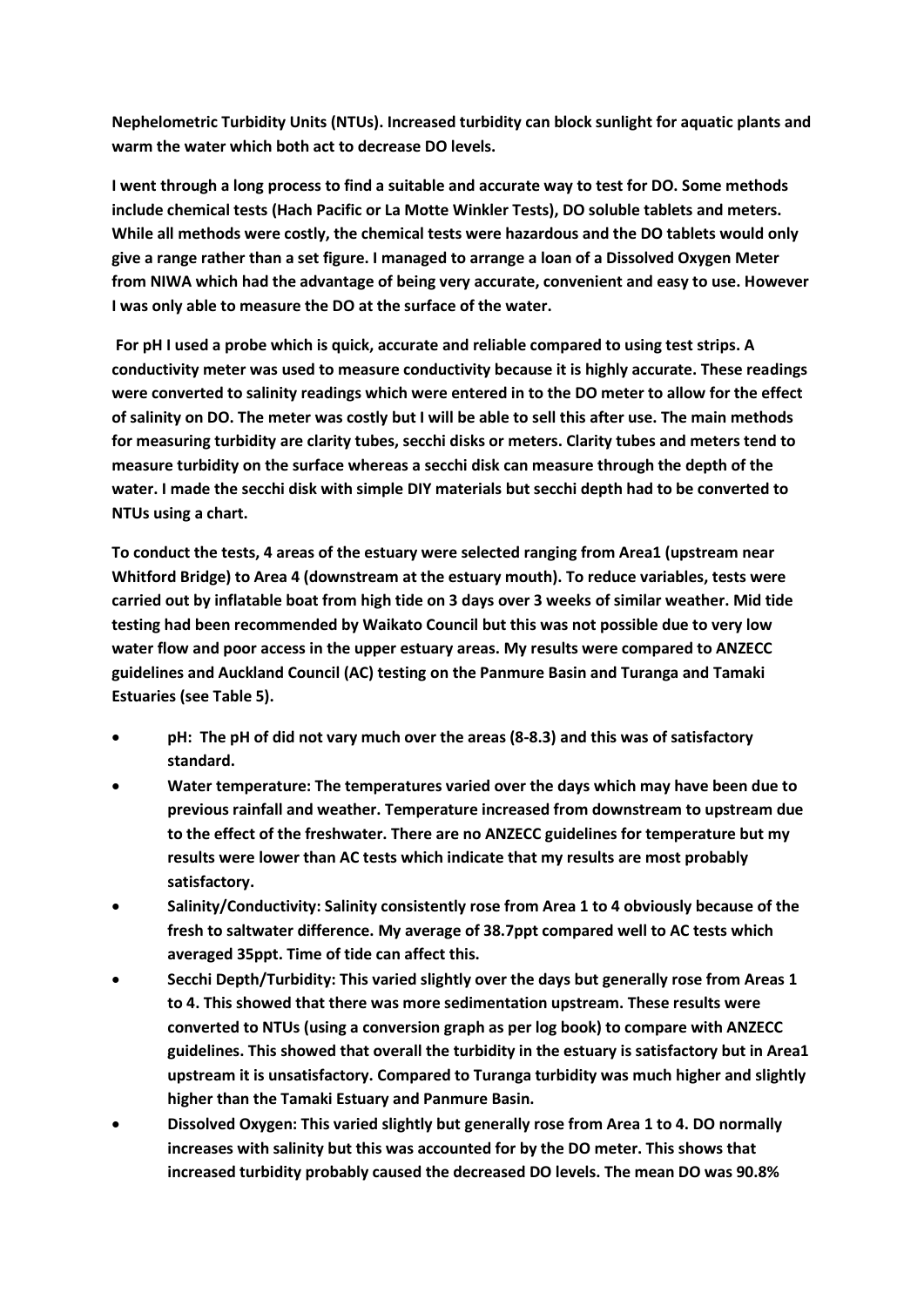**which is just above satisfactory. Compared to AC data the Mangemangeroa had the lowest mean DO level and was probably due to the effect of turbidity in Area1. DO ppm (or mg/L) ranged from 7.1 to 7.7 and was above the minimum requirements for marine life of 5ppm. This also compared well with AC results which ranged from 6.8 to 7.8ppm**.



A view of Area 4

**Most variables were controlled well. Weather conditions on the day of testing were similar but some factors such as turbidity may have been affected by weather on previous days (eg: rainfall). Time of day can affect DO levels (more photosynthesis and warmer water in the afternoon can increase DO) but it was not possible to control this and the time of the tide. Controlling the tide was easier due to better access and more constant salinity readings. There are also some difficulties with comparing to Auckland Council data as we don't know what their methods and variables were, however we can get an indication. To improve results carrying out more tests would help to improve accuracy and averages. With more time tests could be carried out at the same time of day and tide. With the right equipment nutrients and pathogens could also be tested for to give a better indication of water quality.** 

## Conclusion

**These results show that the Mangemangeroa Estuary's health is satisfactory however the upstream areas show much more turbidity and sediment pollution. These areas also had lower dissolved oxygen levels showing that increased sedimentation caused possible poorer water quality for marine life. The hypothesis of this project was proven correct but it was also shown that areas with higher sedimentation could be pinpointed to the upper reaches of the estuary.**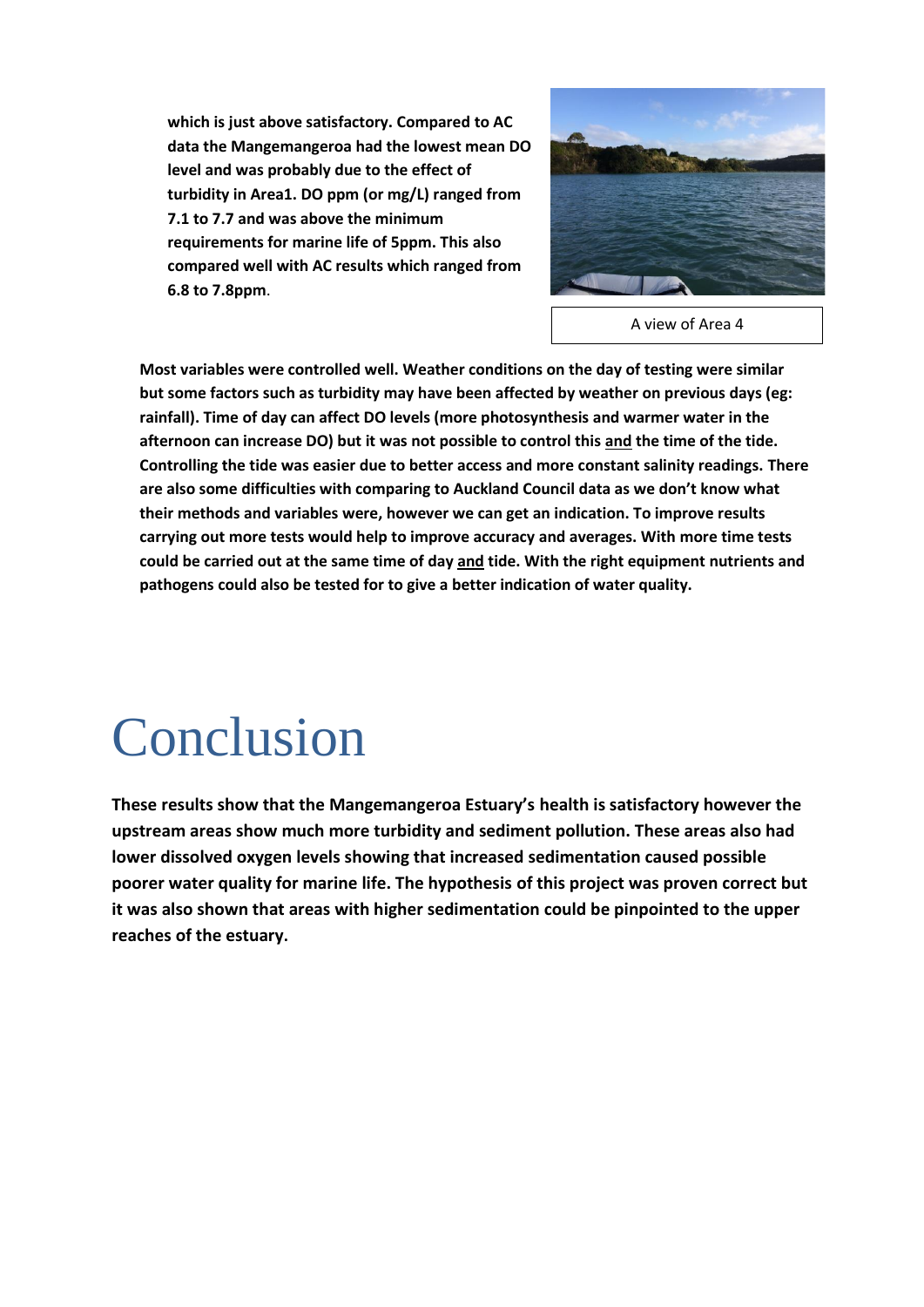# Applications

**The results concluded in this study are somewhat unique, due to no previous water quality testing being done on the Mangemangeroa Estuary. By doing these tests a link between dissolved oxygen and sedimentation in the upper areas of the estuary was found. I have forwarded this information to Alan La Roche and to The Friends of the Mangemangeroa Reserve. They can use it to help gain a better understanding of the estuary's health and how to continue to reduce sedimentation with further planting or other methods. One interesting thing to note is that the general water quality of another New Zealand estuary is now known, alongside the Turanga Estuary, Tamaki Estuary and the Panmure Basin.** 

## Acknowledgements

**A very special thanks to Sally Barclay, Chris Ryan and Alan La Roche for their help and suggestions in this project. Also to NIWA Instruments Christchurch and Stuart Escott for loaning me a dissolved oxygen meter, this saved so much time and money. Not to forget my Dad for taking me out in the weekends to do testing.**